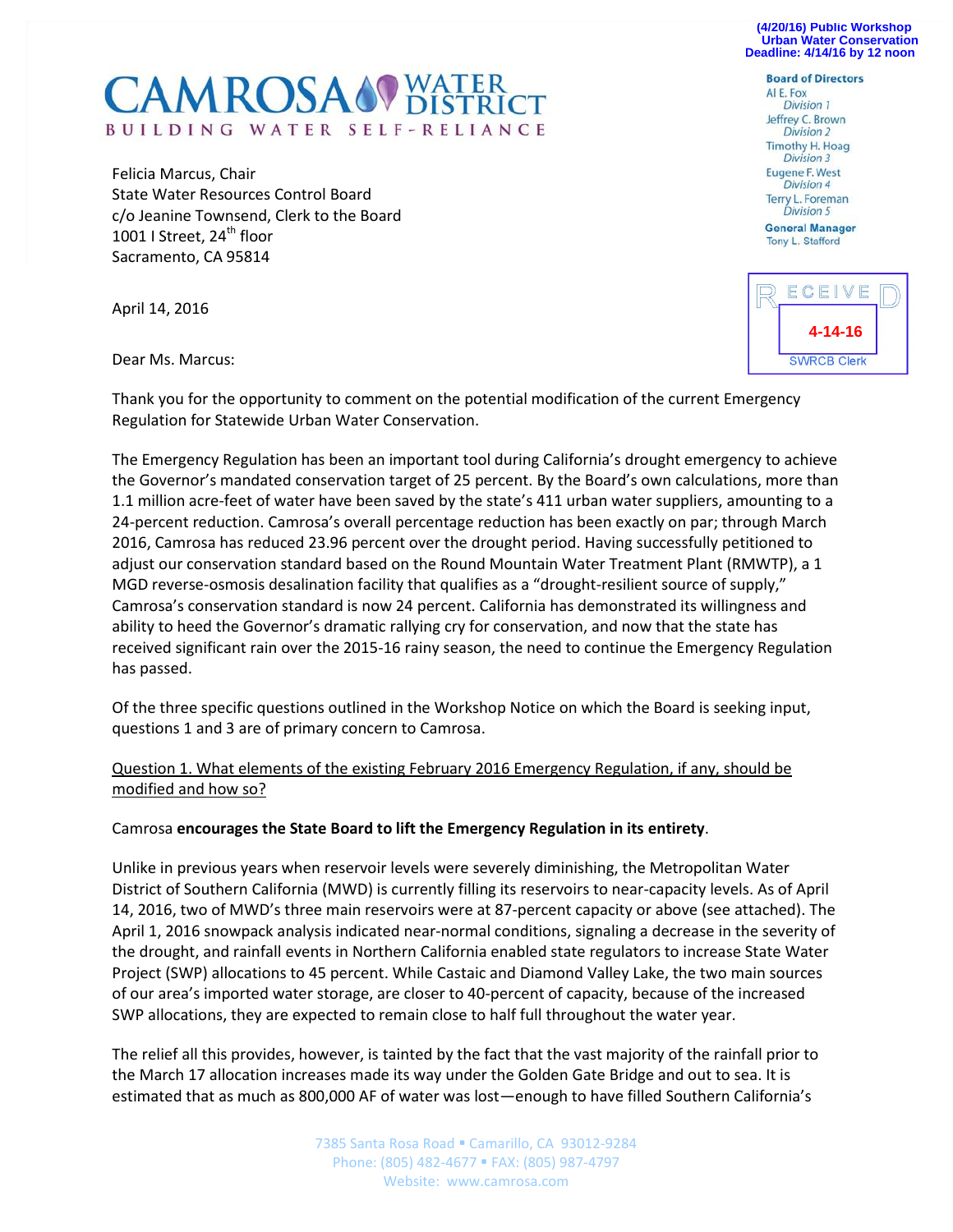water storage reservoirs to brimming. The regulatory and litigatory obstacles to moving water through the Delta to Southern California are among the main drivers of Camrosa's strategy to increase our independence from the SWP. At a time when weather patterns are not just highlighting but actively increasing the scarcity of that resource, it would seem incumbent upon the State Board and DWR to encourage the development of local supply alternatives, and reward those agencies that have already invested in them. The state has done this very thing, and Camrosa has benefitted from such programs; the RMWTP was partially funded by a \$2.3M Prop 84 grant. Prolonging a reactive, blanket approach to urban potable water production, on the other hand, sends the opposite message, and discourages local agencies from investing in local resources.

Question 3. To what extent should the State Water Board consider the reliability of urban water supplier supply portfolios in this emergency regulation?

The reliability of urban water supplier portfolios is of paramount importance in this discussion. Ensuring a safe, reliable water supply for our customers is Camrosa's top priority, which we've implemented by developing a diversified portfolio of water resources, including the RMWTP, potable groundwater, and recycled/non-potable water. The development of local resources to prepare for severe drought conditions like those we have been experiencing has been a significant financial investment for our district. The state should recognize the efforts we and other local agencies have made to build local selfreliance and alleviate demand on the SWP during periods of water shortages.

To this end, Camrosa **encourages the State Board to exclude local groundwater pumped from basins that are not in overdraft, as determined by the CASGEM Basin Prioritization, from any conservationtarget calculations and/or mandated reductions.** Exclusion of these additional local resources from conservation calculations would send a positive message that the state supports local districts that engage in long-term, responsible planning to ensure reliability for their customers.

As an overall policy, Camrosa supports local control and decision-making in water management strategies, and we have invested significant resources in developing solutions that address our region's ongoing supply challenges. Later this month, our Board will consider adoption of a resolution supporting local oversight of long-term water conservation and management policy. The state should recognize that many local agencies have done an outstanding job of addressing water needs in their districts, and that they are best equipped to continue anticipating and resolving water supply challenges in their areas.

Thank you again for the opportunity to submit input. I'm happy to answer any questions you, the Board, or staff might have about these comments.

Sincerely,

band tatapard

Tony Stafford, General Manager